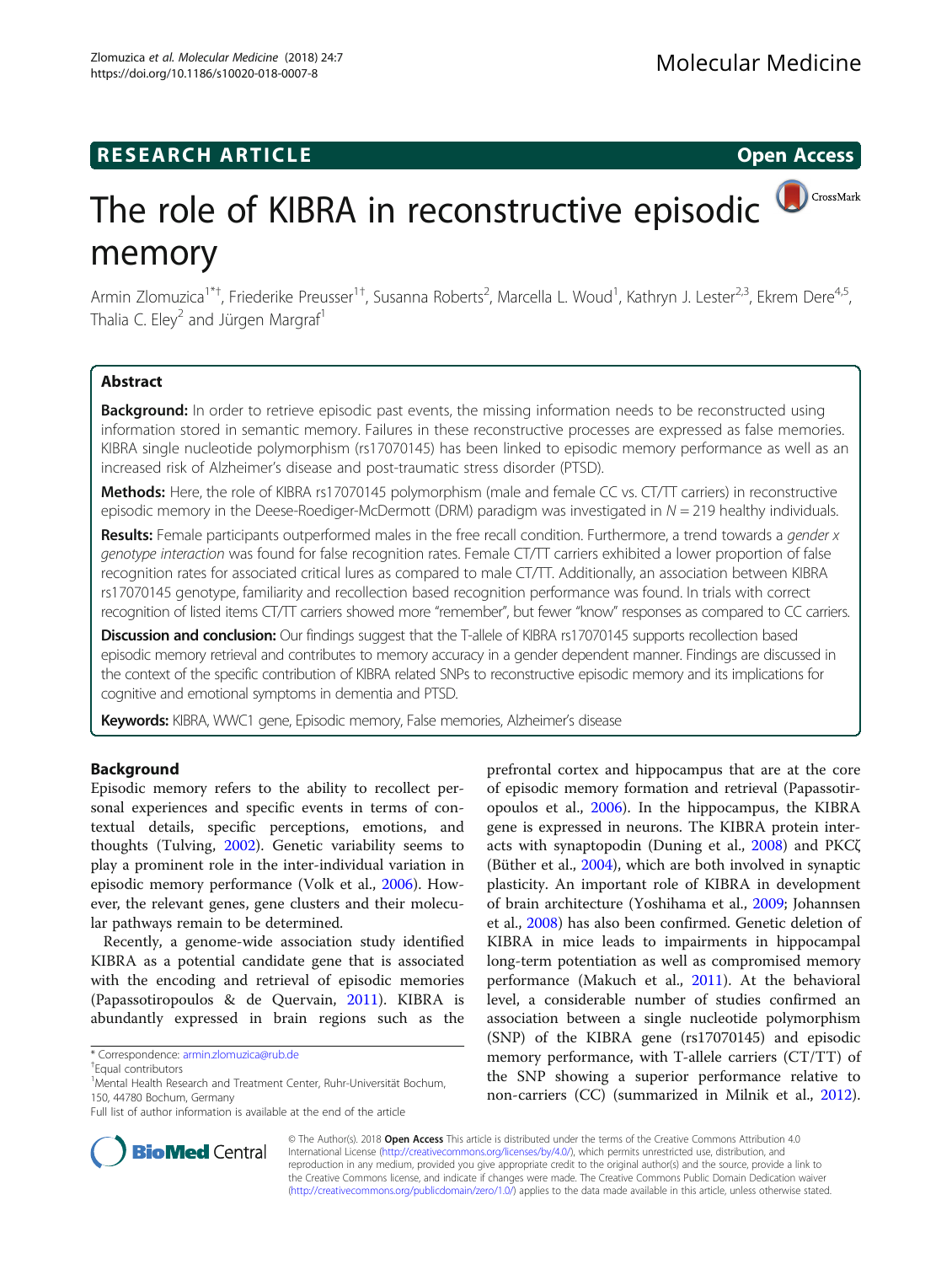However, findings regarding KIBRA and memory functions are inconclusive and depend on whether young or older adults are being examined and whether participants are healthy or suffer from neurological or neurodegenerative diseases (Nacmias et al., [2008;](#page-7-0) Need et al., [2008](#page-7-0); Boraxbekk et al., [2015](#page-7-0); Rodriguez-Rodriguez et al., [2009](#page-7-0); Schaper et al., [2008\)](#page-8-0); Vassos et al., [2010](#page-8-0) summarized in Schwab et al., [2014](#page-8-0). Imaging studies suggest that the genetic variation in KIBRA rs17070145 is also related to differences in patterns of brain activation during episodic retrieval, particularly in the hippocampal/medial temporal lobe region (Papassotiropoulos et al., [2006](#page-7-0); Kauppi et al., [2011](#page-7-0)).

Since our capacity to recollect complex personal events is limited, episodic memories often contain only a selection or fragments of the original event information. With regard to retrieval, such fragmentary information has to be complemented with semantic information in order to reconstruct the original event as precise as possible (Pause et al., [2013;](#page-7-0) Loftus, [2005](#page-7-0); Breeden et al., [2016\)](#page-7-0). Errors during the reconstruction process of past events are expressed as false memories, i.e., subjects often tend to recall false information or recognize items incorrectly simply because they are semantically or visually related to correct information or items that were actually presented.

The DRM task was developed as in attempt to design a simple and fast task to induce and measure false memories under laboratory conditions (Deese, [1959](#page-7-0); Roediger & McDermott, [1995](#page-7-0)). The DRM experimental procedure (see Pardilla-Delgado, [2017](#page-7-0)) can be easily applied (without further adaptations necessary) to children, adults, aged individuals, as well as to amnesic, neurological and psychiatric patients. To date, the DRM paradigm is considered *as a* gold standard for the investigation of psychological and biological factors underlying reconstructive processes (Gallo, [2010\)](#page-7-0). In the DRM task, participants are first instructed to memorize lists of semantically related words (e.g., "dark", "night", etc.). Each of the words presented during the learning phase is highly associative of a word belonging to the gist or theme of the respective word list (referred to as the critical lure word: "black"). The critical lure representing the gist or theme of the lists of semantically related words, however, is not being presented. During the subsequent test phase, subjects often tend to recall and/or recognize both the unpresented critical lure word (false memories) and words presented during the initial learning phase (accurate memories). The reliability of the DRM task in creating false memories is well documented and reflected by its predominant use in false memory research.

Determining individual differences with respect to susceptibility to produce false memories in the DRM paradigm has a long tradition in the field (Deese, [1959](#page-7-0);

Roediger & McDermott, [1995\)](#page-7-0). A number of decisive factors, including increased dissociative and delusional tendency (Laws & Bhatt, [2005](#page-7-0); Winograd et al., [1998](#page-8-0)), high schizotypy (Saunders et al., [2012](#page-7-0)), and specific autobiographic memory retrieval style (Dewhurst et al., [2018](#page-7-0)), have been identified that predict high false recognition rates in healthy subjects. Contrarily, the contribution of genetic factors to individual differences in reconstructive episodic memories has been largely neglected (but see Zhu et al., [2013\)](#page-8-0). Recently, Zhu et al., [2013](#page-8-0) demonstrated that the 5-Hydroxytryptamine Receptor 2 (HTR2A) gene is significantly associated with the capacity to retrieve true, but not false memories during recognition in the DRM task.

So far research on the association between KIBRA rs17070145 and episodic memory has neglected the reconstructive nature of episodic memory functions. Both, the storage and retrieval of veridical and false episodic memories (as studied in the DRM paradigm) are supposed to be subserved by distinct brain regions, i.e. anterior and posterior regions of the medial temporal lobe, dentate gyrus and CA subregions of the hippocampus (Schacter et al., [1996](#page-8-0); Schacter & Slotnick, [2004](#page-8-0); Ramirez et al., [2013\)](#page-7-0). Since KIBRA is abundantly expressed in the CA1 region of the hippocampus as well as the dentate gyrus (Papassotiropoulos et al., [2006](#page-7-0); Yoshihama et al., [2009](#page-8-0); Johannsen et al., [2008](#page-7-0)), suggesting a possible involvement of KIBRA in processes related to reconstructive episodic memory, we asked whether KIBRA related genotype effects exist for reconstructive episodic memory and whether these can be observed during recall and recognition memory performance in the DRM task.

The precise role of the hippocampus and its adjacent areas in recollection and familiarity-based recognition memory is still a matter of debate. Results from numerous neuropsychological, neuroimaging and neurophysiological studies implicate that the hippocampus and posterior parahippocampal cortex selectively support recollection-based recognition, whereas other regions (e.g. the rhinal cortex) mediate familiarity-based recognition (Ranganath et al., [2004;](#page-7-0) Suchan et al., [2008\)](#page-8-0). Notably, there is preliminary evidence from imaging studies that KIBRA is associated with structural differences in areas which are selectively involved in recollection and familiarity-based recognition memory (Palombo et al., [2013](#page-7-0)). To explore the possibility that qualitative aspects of recognition performance might be differentially affected by KIBRA polymorphism, the remember/know judgment procedure was employed in our study.

Considerable evidence suggests that episodic memory performance differs between genders, with women showing superior retrieval in dependence of the learning material, i.e. verbal, spatial or autobiographical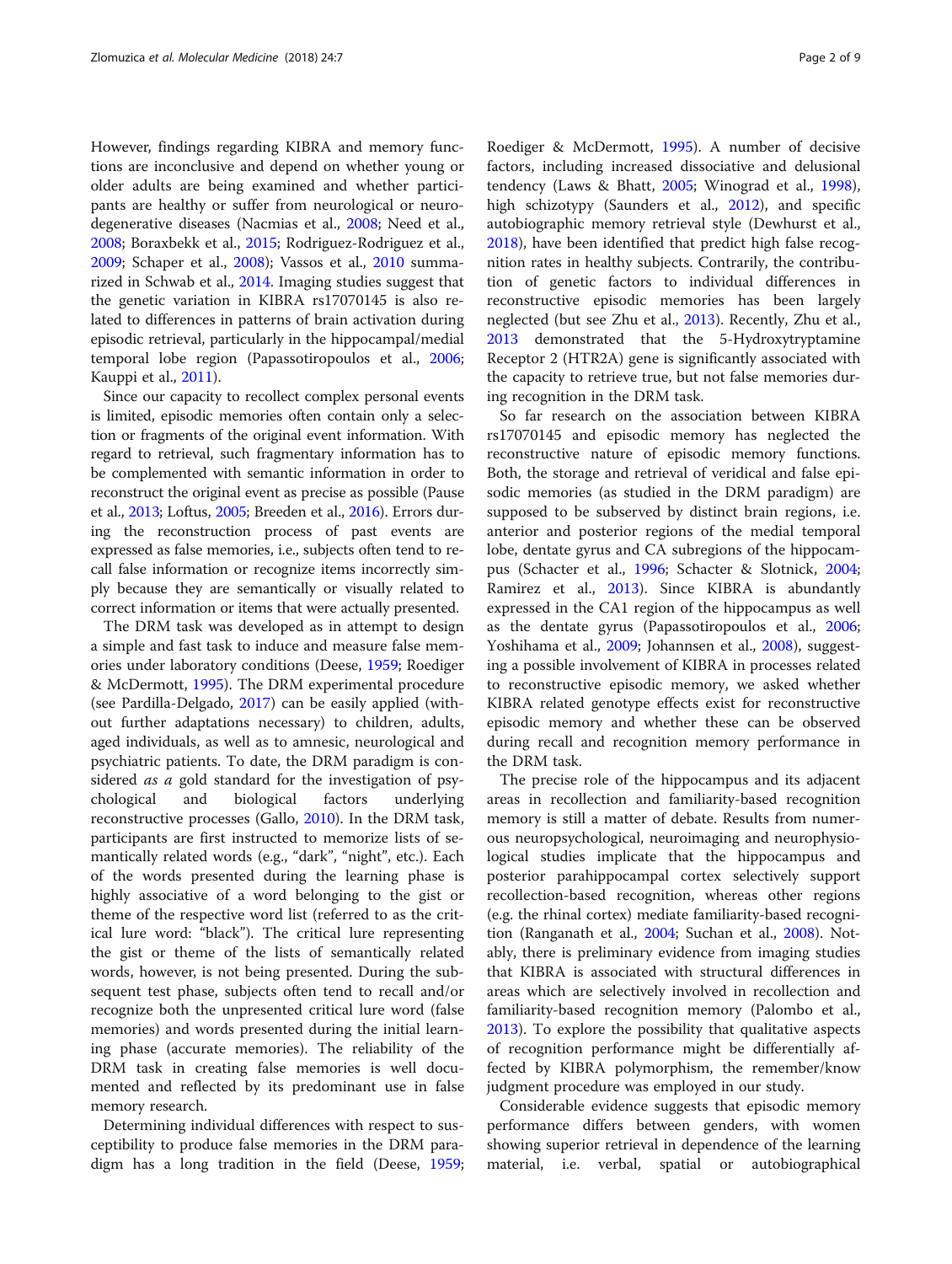information (Andreano & Cahill, [2009](#page-7-0); Herlitz et al., [1997](#page-7-0)). Furthermore, the association between KIBRA rs17070145 polymorphism and cognitive functions is more pronounced in healthy female subjects as compared to males or mixed samples (Wersching et al., [2011](#page-8-0)). We thus included gender as an additional important factor to determine the association between KIBRA and reconstructive episodic memory.

## Methods

#### Participants

A total of  $N = 219$  healthy students with no history of psychiatric disease and/or current psychoactive medication were tested. Twelve participants were excluded from analysis because they could not be genotyped ( $n =$ 5) or had incomplete test data ( $n = 7$ ). Each participant was instructed to refrain from eating food and drinking beverages (except for water) 1 h prior to the experiment. Subjects received either financial allowance (10euro/h) or course credits for participation. All participants provided written informed consent. The study was approved by the local ethics committee of the University of Bochum and was carried out in accordance with the principles outlined by the Declaration of Helsinki.

#### Experimental procedure

Participants were tested in the DRM paradigm according to a slightly modified procedure by Roediger & McDermott, [1995](#page-7-0). Briefly, all subjects were instructed to memorize word lists for a subsequent memory test. The learning material comprised 8 word lists which were derived from Stadler et al., [1999](#page-8-0) word list inventory and translated to German. Each word list consisted of 15 words which were semantically related to a specific theme word, which was not presented during the learning phase itself (e.g. "cold" was a theme word and was not presented, but instead its highly associative words "hot", "snow", "warm" etc. were presented).

Words of each list were presented both as auditory (via earphones by a pre-recorded female voice) and visual stimuli on the computer screen. Words of a list were presented with an inter-word delay of 750 ms, whereas word lists as a whole were presented with a delay of 10 s. The order of word presentation was chosen according to the associative strength with the theme word (from the associatively strongest word to the weakest one). After the learning phase, each participant completed an unrelated distraction task for approximately 15 min to prevent rehearsal. Subsequently, each participant was asked to recall as many words as possible from the initial learning phase and to write down these words on a sheet of paper. Participants were granted 4 min to recall and write down the words. After another distraction task, participants completed the recognition test.

During the recognition test, words that had been presented at serial positions 1, 5 and 10 of each word list during the initial learning phase ("listed items") as well as unrelated distractor words ("distractor items", i.e. words not presented during encoding and unrelated to listed items) and semantically-associated theme words ("critical lures", i.e. words not presented during encoding but highly related to listed items) were presented individually on a sheet of paper. Participants were asked to rate each word as old or new (i.e. according as to whether the word had been presented during the learning phase or not) as well as to categorize the words judged as "old" according to the Remember/Know/Guess procedure (Seamon et al., [2002](#page-8-0)).

#### **Questionnaires**

In order to control for the impact of depressive symptoms, trait anxiety and stress sensitivity on the retrieval of accurate and false memories, each participant completed specifically selected items from the Depression Anxiety Stress Scales (DASS; Lovibond & Lovibond, [1995](#page-7-0)) prior to the encoding phase.

#### Genotyping

DNA samples were collected using OG-100 Oragene saliva collection kits (DNA Genotek, Ontario, Canada). DNA extraction and genotyping were performed using established procedures according to the manufacturers protocol. The KIBRA rs17070145 polymorphism was genotyped by LGC Genomics (Hoddesdon, UK) using KASP technology with validated arrays. Five participants could not be genotyped, giving a genotyping success rate of 97.7%.

#### Statistical procedures

Statistical procedures were conducted with the software package SPSS statistics Version 22 (IBM; Armonk, NY, USA: IBM Corp.). All analyses were performed using the dominant model of inheritance (CC vs. CT/TT). With respect to free recall, the proportion of listed items and critical lure items were entered as within-subjects factors while Genotype (CC vs. CT/TT) and Gender were entered as between-subjects factor in a mixed-design ANOVA. Measures of recognition memory (hit rates (=listed items classified as "old"; false memory rates (=critical lures classified as "old"; and false alarm rates (=distractor items classified as "old") were corrected prior to analyses according to the procedure by Snodgrass & Corwin, [1988.](#page-8-0) Genotype and gender differences in these recognition memory scores were assessed using mixed ANOVAs and a series of univariate analyses. Remember/Know/Guess Judgments were analyzed by a series of 2 (Genotype)  $\times$  2 (Gender)  $\times$  3 (Item-type; critical lures, distractors, listed items) mixed ANOVAs.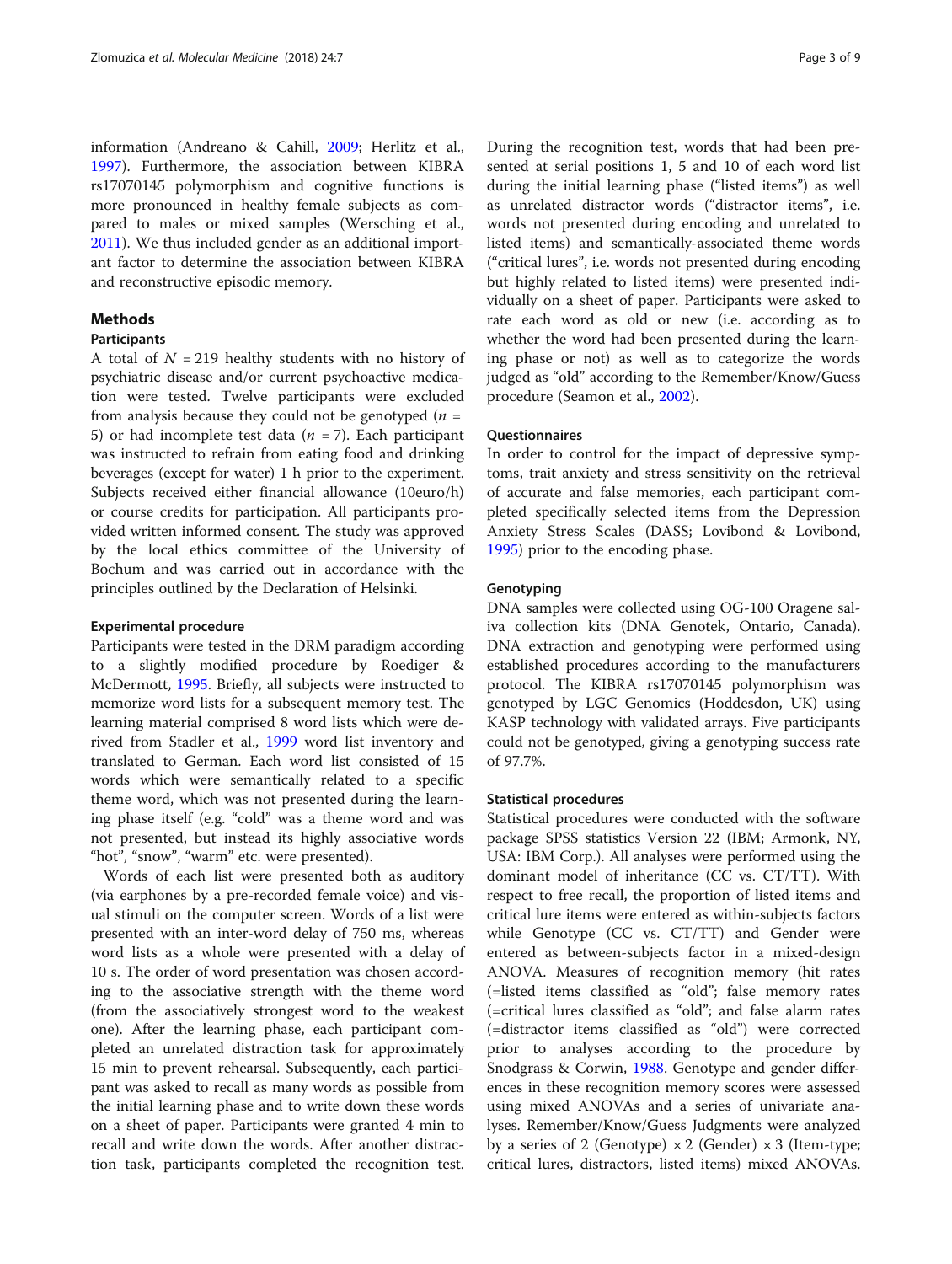Bonferroni-correction for multiple testing was applied where indicated and simple effects analyses were conducted following a significant interaction or main effect. Where appropriate, degrees of freedom were corrected by Greenhouse-Geiser estimates of sphericity. P-values < 0.05 were considered to be significant.

#### Results

For the KIBRA polymorphism, 97 subjects were homozygous for the C allele, 26 for the T allele, while 84 subjects were heterozygous for the C/T alleles. The distribution of allele frequencies  $(C = 67.15\% , T =$ 32.85%) and the hereby observed genotypes were in Hardy-Weinberg equilibrium,  $P = 0.2486$ .

As displayed in Table 1, CC and CT/TT carriers were comparable with respect to age, gender distribution and their scores on any of the subscales of the DASS, all  $P \ge$ 0.291.

#### Free recall condition

As indicated by a significant main effect for item-type,  $F(1, 203) = 131.287$ ,  $P < 0.001$ , subjects recalled a greater proportion of listed items  $[0.34 \pm 0.01$  (mean  $\pm$  SE)] than critical lures (0.15  $\pm$  0.01). Furthermore, we found an item-type x gender interaction,  $F(1, 203) = 5.033$ ,  $P =$ 0.026, with female participants  $(0.36 \pm 0.01)$  recalling a greater proportion of listed items than males  $(0.31 \pm 1)$ 0.01),  $P = 0.003$ .

No other main or interaction effects attained statistical significance, all  $P \ge 0.215$ . With respect to the total number of words recalled, females  $(M = 46.76, SD =$ 1.31) again outperformed males  $(M = 41.33, SD = 1.45)$ ,  $F(1, 203) = 7.780$ ,  $P = 0.006$ , while no effects for genotype were evident (main effect and interaction, all  $P \ge 0.243$ ). In addition, genotypes and genders were comparable in the number of distractors being recalled (main or interaction effects, all  $P \ge 0.05$ ).

#### Recognition memory

Discriminability scores for hit rates, false memory rates, and false alarm rates in male and female CC and CT/TT carriers are summarized in Table 2. A mixed ANOVA

Table 1 Demographic characteristics of the different genotypes

| Variable         | $CC (n = 97)$ | $CT/TT$ (n = 110) | $P -$ value |
|------------------|---------------|-------------------|-------------|
|                  | M (SD)        | M (SD)            |             |
| Age (years)      | 24.47 (4.87)  | 25.34 (6.59)      | 0.291       |
| Gender % female) | 53.6%         | 56.4%             | 0.398       |
| <b>DASS</b>      |               |                   |             |
| Depression       | 2.38(2.53)    | 2.82(3.45)        | 0.306       |
| Anxiety          | 2.76(2.97)    | 2.51(2.52)        | 0.507       |
| Stress           | 6.07(3.99)    | 6.46(4.43)        | 0.507       |

DASS Depression Anxiety Stress Scales

Table 2 Hit rates, false memory rates and false alarm rates

|       |        | <b>Hits</b><br>$M + SF$ | False memories<br>$M + SF$ | False alarms<br>$M + SF$ |
|-------|--------|-------------------------|----------------------------|--------------------------|
|       |        |                         |                            |                          |
| CC    | Male   | $.82 + .02$             | $.62 + .04$                | $.13 \pm .01$            |
|       | Female | $.83 + .01$             | $.64 + .03$                | $.13 + .02$              |
|       | Total  | $.82 + .01$             | $.63 + .02$                | $.13 + .01$              |
| CT/TT | Male   | $.83 + .01$             | $.66 + .03$                | $.14 + .02$              |
|       | Female | $.83 + .01$             | $.56 + .03$                | $.11 + .01$              |
|       | Total  | $.83 + .01$             | $.60 \pm .02$              | $.12 + .01$              |
| Total | Male   | $.83 + .01$             | $.64 + .02$                | $.13 \pm .01$            |
|       | Female | $.83 + .01$             | $.60 + .02$                | $.12 \pm .01$            |

with type of recognition (hit rates, false memories, false alarms) as within-subjects factor as well as genotype and gender as between-subjects factor revealed a significant main effect for type of recognition,  $F(1.553, 315.258) =$ 1156.324,  $P < .001$  (Greenhouse-Geiser: ε = 0.776), and a significant gender x genotype interaction,  $F(1, 203) =$ 4.050,  $P = 0.045$ , as well as a trend towards a three-way interaction,  $F(1.553, 315.258) = 2.409$ ,  $P = 0.105$  (Greenhouse-Geiser:  $\epsilon = 0.776$ ). Interestingly, a series of univariate analyses showed that carriers of the T-allele did not differ from CC homozygotes in their hit rates, F (1, 203)  $= 0.152, P = 0.697$ , and false alarm rates, F (1, 203) = 0.004,  $P = 0.948$ ), with these patterns not being subjected to gender differences (genotype x gender interaction, all  $P \ge 0.328$ ). However, the interaction between gender and genotype emerged for false memory rates,  $F(1,203) =$ 4.140,  $P = 0.043$ , while the main effects themselves were non-significant, all  $P \ge 0.190$ . As shown in Fig. [1,](#page-4-0) there was a modulation of gender-specific effects by rs17070145 genotype, with females being less prone to false memories than males within the group of T-allele carriers ( $P = 0.016$ ). Furthermore, there was a tendency for female carriers of the T-allele to have a lower proportion of false memories than their counterparts of the CC group ( $P = 0.052$ ). After correcting for repeated testing of the different recognition indices (hit rates, false memories, and false alarms), the gender x genotype interaction for false memory rates did not remain significant  $(P_{corr} = .129)$ .

#### Remember / know / guess judgments Listed items

A significant main effect for response-type, F(1.301, 264.149, = 300.352,  $P < 0.001$  (Greenhouse-Geiser: ε = 0.651), and a significant response-type x genotype interaction, F  $(1.301, 264.149) = 4.891, P = 0.019;$ Greenhouse-Geiser:  $\epsilon = 0.651$ ) were found. As displayed in Fig. [2a,](#page-4-0) carriers of the T-allele exhibited a significantly greater proportion of "remember" judgments as compared to CC carriers ( $P = 0.016$ ), while the opposite was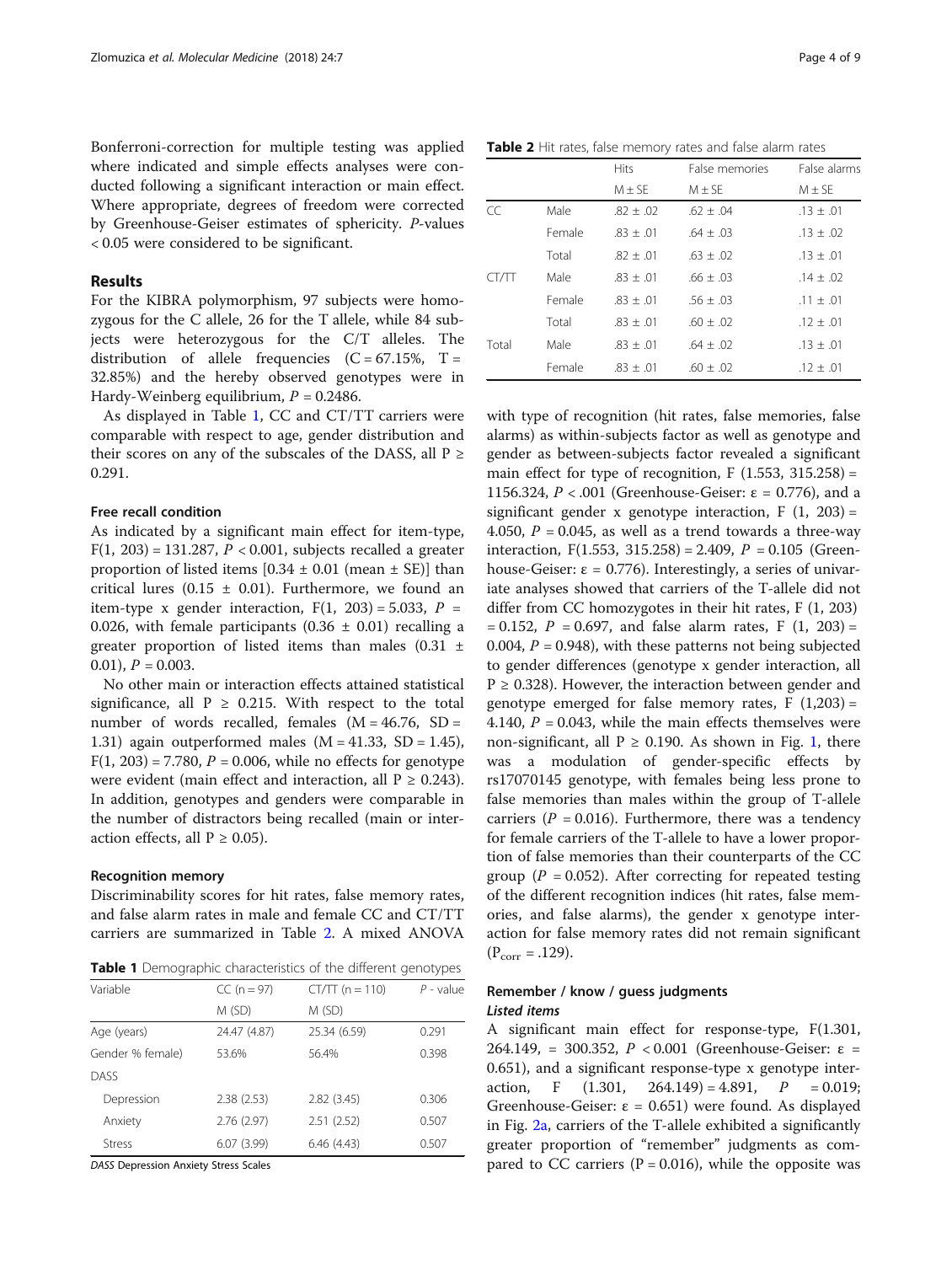<span id="page-4-0"></span>

true for "know" judgments ( $P = 0.037$ ). In addition, gender differences (interaction response-type x gender, F (1.301, 246.149) = 3.927,  $P = 0.038$ ; Greenhouse-Geiser: ε = 0.651) were observed for the readout response types. Analysis of simple effects revealed that females had a significantly lower proportion of know responses  $(P =$ 0.023) and a tendency towards more remember responses ( $P = 0.061$ ) than males.

#### Critical lures

As indicated by a significant main effect for responsetype  $F(1.925, 390.749) = 9.789, P < 0.001$  (Greenhouse Geiser:  $\epsilon$  = 0.962), critical lures were more frequently judged to be remembered than either guessed or known (Fig. 2b). No other effects attained statistical significance, all  $P \ge 0.162$ .

#### Distractor items

Only the main effect for response-type, F(1.780, 361.408) = 29.982,  $P < 0.001$  (Greenhouse-Geiser:  $\varepsilon$  = 0.890), attained statistical significance (all other effects,  $P \geq 0.05$ , with distractors being most frequently subjected to guess judgments (Fig. 2c).

### Discussion

In the present study, we examined the contribution of KIBRA polymorphism in the reconstruction of past episodes as measured by the DRM paradigm. In the free recall condition, we found that female participants outperformed males in terms of total number of items correctly retrieved. This effect is consistent with previous findings on gender differences in episodic memory performance by showing that women show superior performance relative to men, especially on verbal memory tasks (Herlitz & Rehnman, [2008\)](#page-7-0). The explanation for the observed sex differences in episodic memory is still a matter of debate (Herlitz & Rehnman, [2008\)](#page-7-0). Interestingly, accuracy in the correct recognition condition of listed items was not significantly different between males and females or CC and CT/TT carriers of the KIBRA rs17070145 polymorphism. In contrast, we found a significant gender x genotype interaction for false recognition rates of critical lures. In particular, female CT/TT carriers exhibited a lower proportion of false recognition

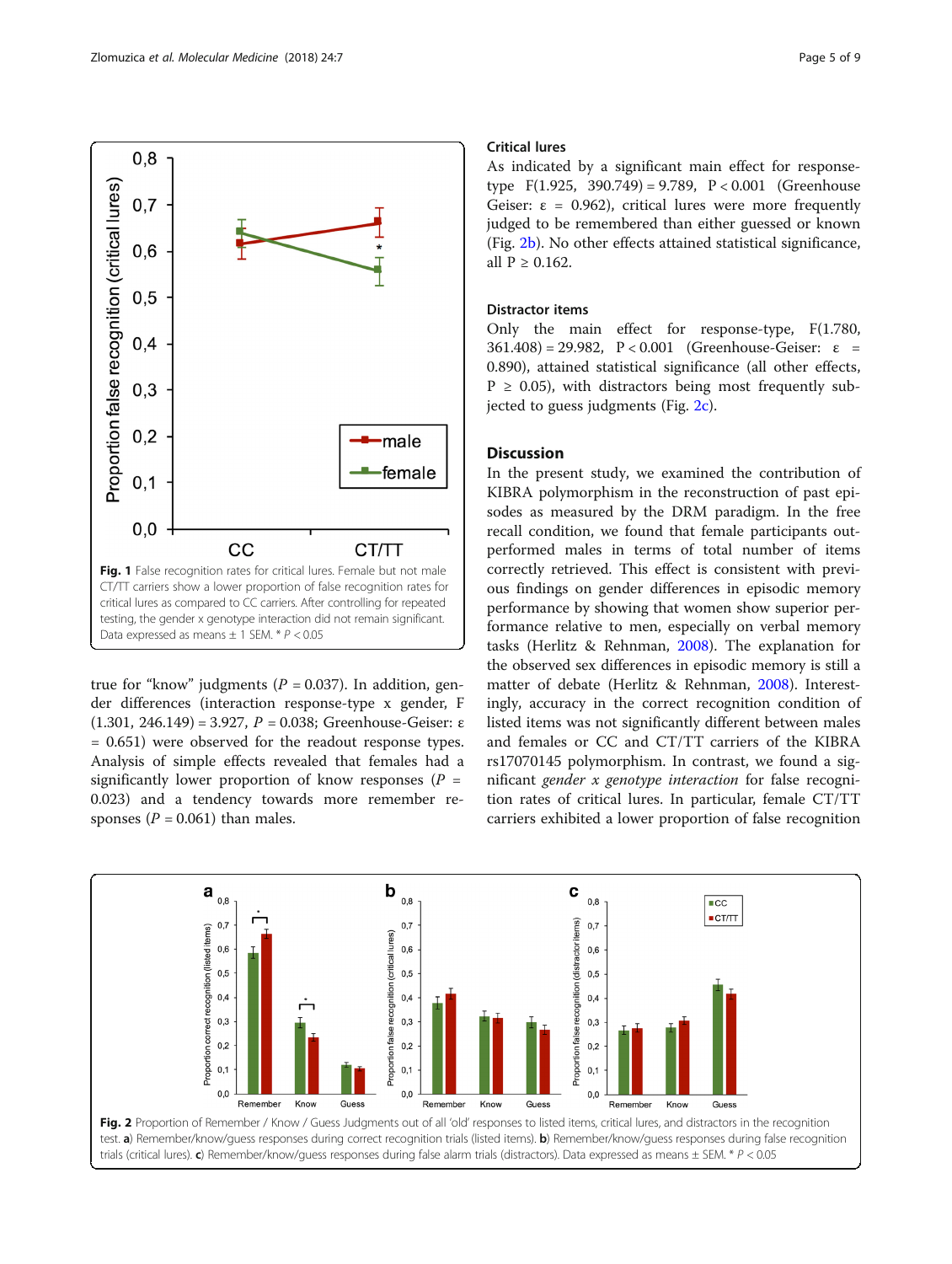rates as compared to male CT/TT carriers and a tendency to be less prone to false recognition of critical lures than female CC carriers. This effect however, did not remain significant after correcting for repeated testing. Thus, our preliminary results tentatively support previous findings on the association between KIBRA polymorphism, gender and cognitive functions (Wersching et al., [2011](#page-8-0)), but (perhaps due to relatively small sample sizes) failed to reach statistical significance. Results regarding the principal role of KIBRA polymorphism on memory functions are rather inconclusive (summarized in Schwab et al., [2014\)](#page-8-0). In healthy subjects, the T-allele of the KIBRA rs17070145 seem to be associated with significantly better (Schaper et al., [2008](#page-8-0); Vassos et al., [2010](#page-8-0); Kauppi et al., [2011](#page-7-0); Almeida et al., [2008](#page-7-0); Preuschhof et al., [2010](#page-7-0)), slightly better (Witte et al., [2016\)](#page-8-0) or unchanged (Need et al., [2008](#page-7-0)) declarative memory performance relative to non-carriers of the Tallele. These inconsistencies might be due to methodological differences, i.e. the use of different tasks for the measurement of episodic memory functions. Similar to our results, Wersching et al., [2011](#page-8-0) used a neuropsychological test battery and failed to find main effects of the KIBRA rs17070145 genotype on immediate and delayed memory performance. Instead, a significant interaction between gender and rs17070145 genotype was observed for working memory performance (for example in the Digit span test). Furthermore, the same study also reports that gender determines the effect of rs17070145 on executive functioning. Thus, it is possible that our findings regarding false recognition performance are related to an interaction between gender and rs17070145 genotype that modulates working memory and executive functions. Interestingly, working memory capacity seems to be closely related to the susceptibility to false memories (Leding, [2012\)](#page-7-0) and false recognition rates can be significantly reduced by improving executive control functions (McCabe & Smith, [2002](#page-7-0)). Similarly, Zhang et al., [2009](#page-8-0) proposed that the KIBRA rs17070145 T-allele could differentially modulate hippocampal functions such as long-term memory and those functions related to the prefrontal cortex (i.e, working memory capacity). Thus, the putative explanation behind the interactive effects of KIBRA genotype and gender on false recognition performance might be the differential effect of KIBRA in processes related to working memory, executive functions and long-term memory, all of which contribute to differences in the susceptibility to produce false memories. From the methodological perspective, our results thus argue for considerations of gender (Wersching et al., [2011\)](#page-8-0) and task specific demands (Zhang et al., [2009](#page-8-0)) as important variables in the interpretation of results related to the association of KIBRA and complex cognitive functions such as reconstructive episodic memory.

Another important finding of this study was the association of KIBRA and confidence ratings during recognition memory. While there were no genotype differences in overall recognition performance, the T-allele of the KIBRA rs17070145 polymorphism was associated with differences in qualitative aspects of recognition memory. In particular, in trials with correct recognition of listed items, participants showed significantly more "remember" responses as compared to "know" and "guess" responses. Likewise, "know" responses were significantly higher than "guess" responses during the correct recognition of listed items. Most importantly however, a significant response-type x genotype interaction was evident, indicating that, CT/TT carriers showed more "remember", but fewer "know" responses as compared to CC carriers during the correct recognition of listed items. One explanation for these findings might be that the T-allele of the KIBRA rs17070145 polymorphism supports recollection-based episodic memory retrieval. According to dual process models of recognition memory, recollection refers to the conscious retrieval of items plus the contextual details encountered during the encoding phase. In contrast, the mere knowing that the item was on the list without remembering the contextual details refers to familiarity-based retrieval processes. Tulving, [1985](#page-8-0) proposed that the semantic and episodic memory systems are operating on these two retrieval processes to a different degree. Furthermore, the identified brain structures subserving these different recognition memory processes do not necessarily overlap (Eldridge et al., [2000;](#page-7-0) Aggleton et al., [2005;](#page-7-0) Yonelinas et al., [2002\)](#page-8-0). Studies using the remember/know procedure have shown that an intact hippocampus is most probably required for recollection (Aggleton et al., [2005](#page-7-0)) whereas hippocampal recruitment during familiaritybased retrieval is not obligatory (Ranganath et al., [2004](#page-7-0); Suchan et al., [2008](#page-8-0)). KIBRA is abundantly expressed in the hippocampus. Female T-allele carriers show larger hippocampal volumes relative to non-T-allele carriers (Palombo et al., [2013](#page-7-0)), an effect which was recently replicated in older healthy adults (Witte et al., [2016](#page-8-0)). Such structural differences observed in T-carriers and noncarriers of KIBRA rs17070145 might represent an underlying mechanism for the herein observed differences in retrieval characteristics. Indeed, recollection memory can be predicted on the basis of hippocampal longitudinal volume ratios (Poppenk & Moscovitch, [2011](#page-7-0)). Of course, this conclusion is rather speculative, considering the limited data at hand, especially since we did not perform structural functional magnetic resonance imaging to support this conclusion.

Another compelling but speculative explanation of the behavioral effects observed in the present study could be a genotype-related difference in brain activation patterns.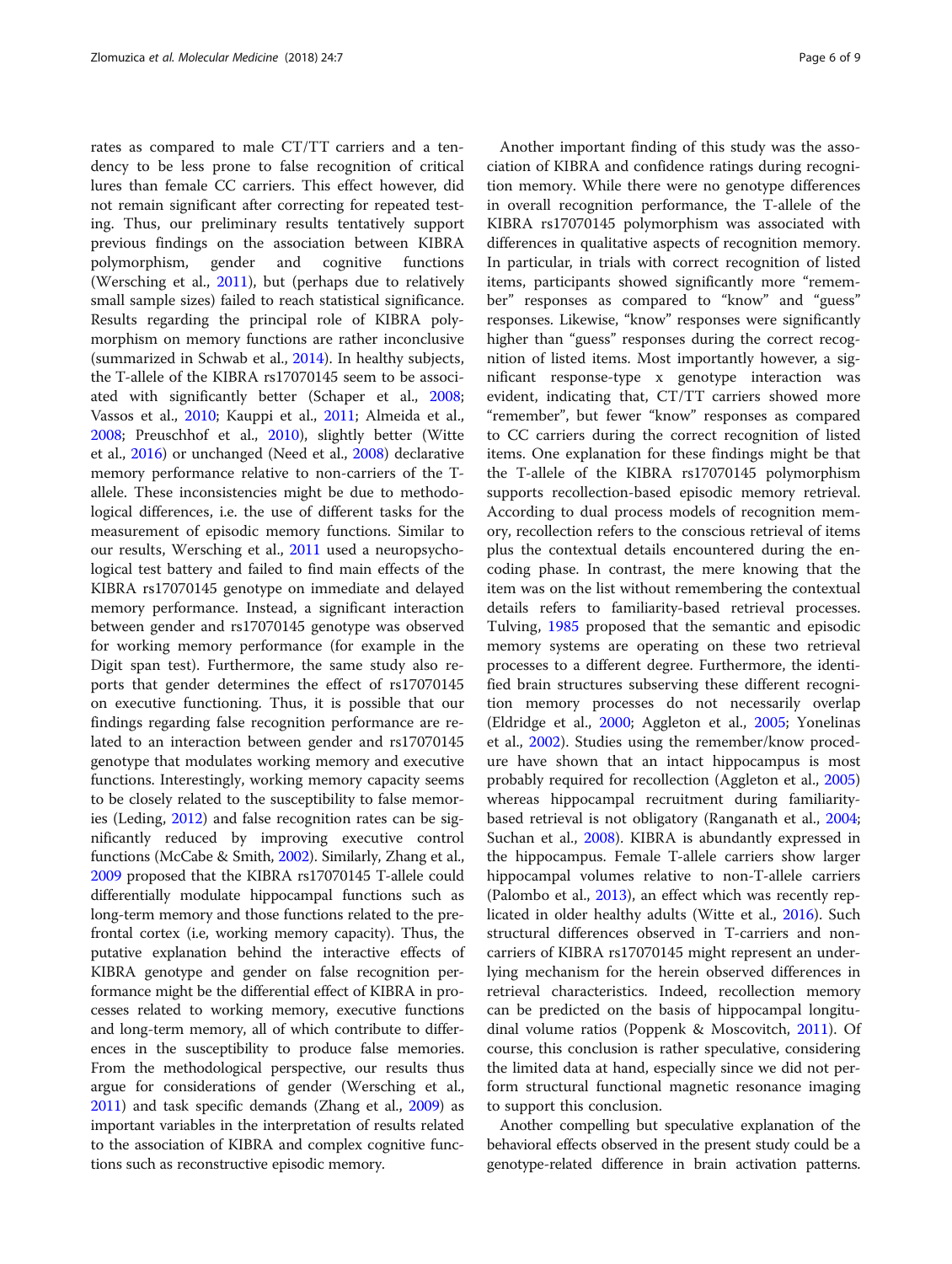Using a face-profession paired associative learning task (which is intended to measure episodic memory), Papassotiropoulos et al., [2006](#page-7-0) found a significantly higher brain activation in the hippocampus and parahippocampal gyrus of CC homozygotes relative to T-carriers during the retrieval but not encoding phase. In a similar task applied to a sample of elderly non-demented subjects, Kauppi et al., [2011](#page-7-0) also found differences in hippocampal activation between CC homozygotes and T-allele carriers during retrieval. However, in contrast to the findings obtained by Papassotiropoulos et al., [2006,](#page-7-0) both a lower activation of medial temporal lobe regions as well as a slower response time was reported in CC homozygous (Kauppi et al., [2011\)](#page-7-0). Hence, it can be concluded that KIBRA rs17070145 genotype-related differences in brain activation patterns exist which do not necessarily lead to equivalent genotyperelated differences in episodic memory performance (Papassotiropoulos et al., [2006](#page-7-0); Kauppi et al., [2011](#page-7-0)). Diminished hippocampal functioning in CC homozygous carriers (Papassotiropoulos et al., [2006;](#page-7-0) Kauppi et al., [2011](#page-7-0)) corroborate our results, implicating a beneficial effect of KIBRA T-allele in episodic memory mainly due to a qualitatively different retrieval process (i.e. recollection based retrieval) and thus more efficient hippocampal recruitment during recognition performance. Thus, it would be valuable to implement remember/know judgements in future imaging studies to get more insight into the functional link between KIBRA, hippocampal structure and functionality and episodic memory processing.

The following limitations of this study need to be considered. First, the sample size was relatively small for genetic association studies and the herewith associated limited statistical power might explain why we only found a trend towards a gender x genotype interaction for false recognition rates. Interestingly, studies with much smaller sample sizes report similar trends towards an effect (Witte et al., [2016\)](#page-8-0) or even significant effects (Nacmias et al., [2008](#page-7-0); Schaper et al., [2008\)](#page-8-0) of KIBRA polymorphism on cognitive functions. In contrast to previous studies, our DRM task is relatively difficult to implement, laborious and more time-consuming. When taking the latter into account, our sample size is substantially larger relative to other genetic association studies employing the DRM procedure (see (Montag et al., [2014\)](#page-7-0). Nevertheless, future studies with larger samples would be beneficial to derive definite conclusions regarding the role of gender and KIBRA genotype on reconstructive memory in the DRM task.

Furthermore, it is conceivable that other genetic factors might play a role in the relationship between KIBRA polymorphism, gender and reconstructive memory. For example, it was repeatedly shown that another gene, CLSTN2 (calsyntenin 2) interacts with KIBRA to modulate episodic memory performance in healthy individuals

(Papassotiropoulos et al., [2006;](#page-7-0) Preuschhof et al., [2010](#page-7-0)) and depressed elderly subjects (Pantzar et al., [2014](#page-7-0)). Similar to KIBRA, CLSTN2 is expressed in memoryrelated brain regions such as the hippocampus (Papassotiropoulos et al., [2006](#page-7-0); Hintsch et al., [2002](#page-7-0)), suggesting a possible involvement in processes related to episodic memory storage and retrieval. Also, we did not employ any structural and/or functional neuroimaging measures, thus any conclusion about underlying neuronal mechanisms mediating the herein observed behavioral effect remain speculative. Such additional measures, however, would be helpful, especially with regard to possible changes in medial temporal lobe/hippocampal activations which go along with our finding of genotyperelated differences in familiarity and recollection-based retrieval. Given that the participants in our study were healthy young students the clinical implication of our findings and any extrapolation of the findings are not possible. Nevertheless, there are some important clinical implications that can be derived from this study. It has been shown that non-carriers of the KIBRA rs17070145 T-allele exhibit an increased risk of late-onset Alzheimer's disease (Corneveaux et al., [2010](#page-7-0)) which might be related to lower glucose metabolism in brain regions involved in the processing of episodic memories. Similarly, a possible association between KIBRA and the risk of developing strong traumatic memories in survivors of mass conflict (Wilker et al., [2013\)](#page-8-0) has been demonstrated by arraybased SNP genotyping. Individuals suffering from PTSD and Alzheimer's disease show distinct neuropsychological profiles with specific alterations in different aspects of episodic memory functioning. Thus, it could be predicted that the KIBRA (rs17070145) T-allele might have a protective role in both Alzheimer's disease and PTSD.

#### Conclusion

The present study extends previous findings on the possible role of KIBRA on cognitive functions. We add new data showing a trend towards an interactive effect of KIBRA rs17070145 genotype and gender on reconstructive episodic memory, in particular regarding the susceptibility to produce false memories in healthy young adults. Furthermore, we demonstrated an association of KIBRA rs17070145 polymorphism and differences in qualitative aspects of recognition memory, suggesting a beneficial role of the T-allele in supporting recollectionbased retrieval processes. We conclude that examining the contribution of genetic variations in KIBRA related SNPs to such systematic alterations in episodic memory functioning might be helpful to counteract the occurrence of cognitive and emotional symptoms in dementia and PTSD (Schneider et al., [2010](#page-8-0)) and lead to the development of novel therapeutic interventions.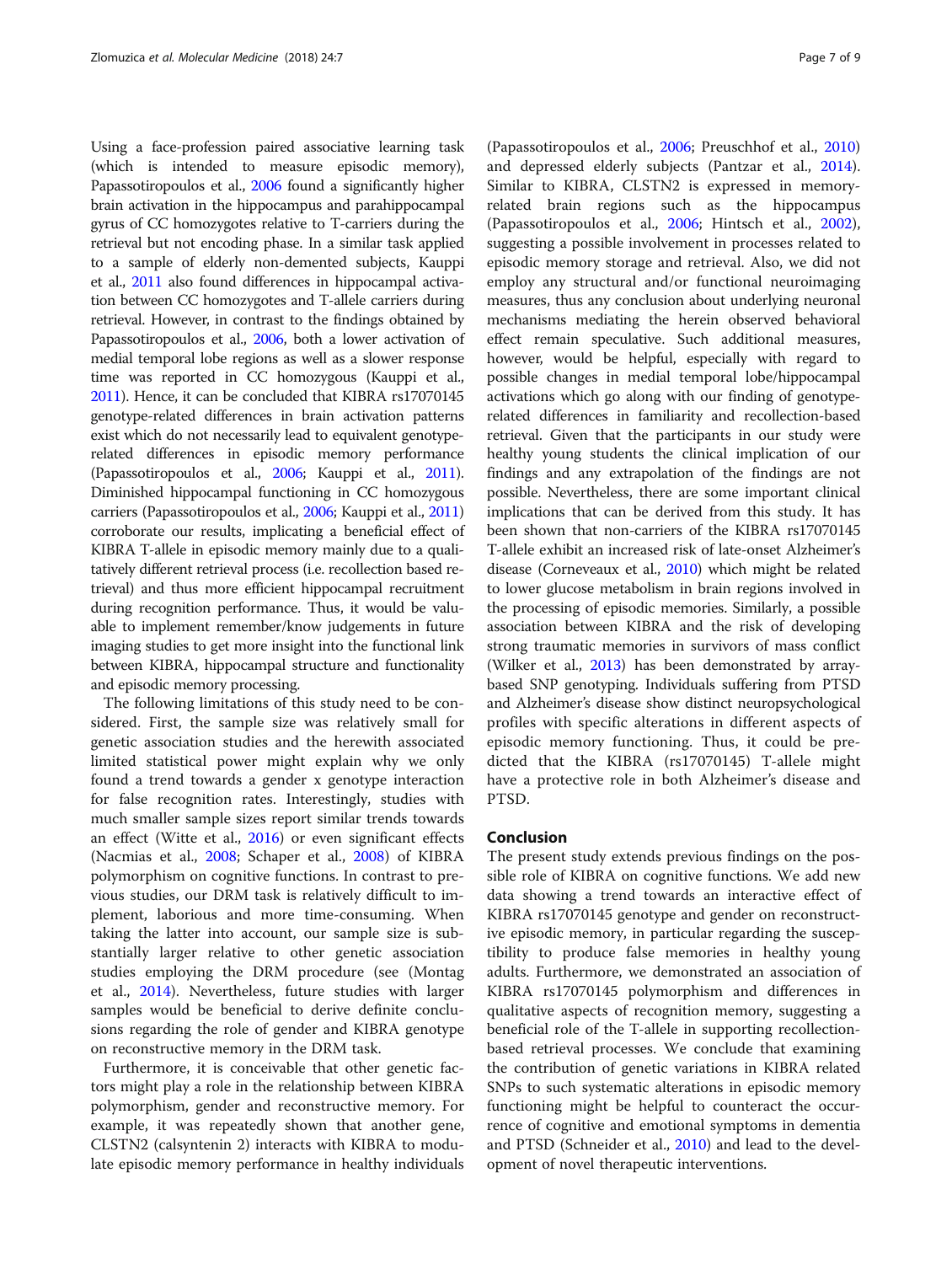#### <span id="page-7-0"></span>Funding

This study was funded by a research grant to JM by the Alexander von Humboldt Foundation [\(http://www.humboldt-foundation.de/web/start.html](http://www.humboldt-foundation.de/web/start.html)) and a research grant to AZ by the Deutsche Forschungsgemeinschaft (ZL 59/2–1). This work was also partly supported by grants from the UK MRC; G0901874/1 (TCE) and MR/J011762/1 (TCE & KJL). This study presents independent research partly funded by the NIHR. The views expressed are those of the author(s) and not necessarily those of the NHS, the NIHR or the Department of Health. The funders had no role in study design, data collection and analysis, decision to publish, or preparation of the manuscript.

#### Availability of data and materials

The datasets used and/or analysed during the current study are available from the corresponding author on reasonable request.

#### Authors' contributions

AZ designed the study. AZ and FP analyzed and interpreted the data and wrote the manuscript. SR, KJL and TCE conducted genotyping analysis. MLW, ED and JM discussed the results and implications and commented on the manuscript at all stages. All authors read and approved the final manuscript.

#### Ethics approval and consent to participate

The study was approved by the local ethics committee of the University of Bochum and was carried out in accordance with the principles outlined by the Declaration of Helsinki.

#### Consent for publication

Not applicable.

#### Competing interests

The authors declare that they have no competing interests.

#### Publisher's Note

Springer Nature remains neutral with regard to jurisdictional claims in published maps and institutional affiliations.

#### Author details

<sup>1</sup>Mental Health Research and Treatment Center, Ruhr-Universität Bochum, 150, 44780 Bochum, Germany. <sup>2</sup>Institute of Psychiatry, Psychology and Neuroscience, MRC Social, Genetic and Developmental Psychiatry Centre, King's College London, London, UK. <sup>3</sup>School of Psychology, University of Sussex, Brighton, UK. <sup>4</sup>Teaching and Research Unit. Life Sciences (UFR927), University Pierre and Marie Curie, Paris, France. <sup>5</sup>Clinical Neuroscience, Max Planck Institute of Experimental Medicine, Göttingen, Germany.

#### Received: 6 January 2018 Accepted: 13 February 2018 Published online: 15 March 2018

#### References

- Aggleton JP, et al. Sparing of the familiarity component of recognition memory in a patient with hippocampal pathology. Neuropsychologia. 2005;43:1810–23.
- Almeida OP, et al. KIBRA genetic polymorphism influences episodic memory in later life, but does not increase the risk of mild cognitive impairment. J Cell Mol Med. 2008;12:1672–6.
- Andreano JM, Cahill L. Sex influences on the neurobiology of learning and memory. Learn Mem. 2009;16:248–66.
- Boraxbekk CJ, et al. Investigating the influence of KIBRA and CLSTN2 genetic polymorphisms on cross-sectional and longitudinal measures of memory performance and hippocampal volume in older individuals. Neuropsychologia. 2015;78:10–7.
- Breeden P, Dere D, Zlomuzica A, Dere E. The mental time travel continuum: on the architecture, capacity, versatility and extension of the mental bridge into the past and future. Rev Neurosci. 2016;27:421–34.
- Büther K, Plaas C, Barnekow A, Kremerskothen J. KIBRA is a novel substrate for protein kinase Cζ. Biochem Biophys Res Commun. 2004;317:703–7.
- Corneveaux JJ, et al. Evidence for an association between KIBRA and late-onset Alzheimer's disease. Neurobiol Aging. 2010;31:901–9.
- Deese J. On the prediction of occurrence of particular verbal intrusions in immediate recall. J Exp Psychol. 1959;58:17–22.
- Dewhurst SA, Anderson RJ, Berry DM, Garner SR. (2018) Individual differences in susceptibility to false memories: the effect of memory specificity. Q J Exp Psychol, in press. <http://journals.sagepub.com/doi/full/10.1080/17470218.2017.1345961>
- Duning K, et al. KIBRA modulates directional migration of podocytes. J Am Soc Nephrol. 2008;19:1891–903.
- Eldridge LL, Knowlton BJ, Furmanski CS, Bookheimer SY, Engel SA. Remembering episodes: a selective role for the hippocampus during retrieval. Nat Neurosci. 2000;3:1149–52.
- Gallo DA. False memories and fantastic beliefs: 15 years of the DRM illusion. Mem Cogn. 2010;38:833–48.
- Herlitz A, Nilsson LG, Backman L. Gender differences in episodic memory. Mem Cogn. 1997;25:801–11.
- Herlitz A, Rehnman J. Sex differences in episodic memory. Curr Dir Psychol Sci. 2008;17:52–6.
- Hintsch G, et al. The calsyntenins–a family of postsynaptic membrane proteins with distinct neuronal expression patterns. Mol Cell Neurosci. 2002;21:393–409.
- Johannsen S, Duning K, Pavenstadt H, Kremerskothen J, Boeckers TM. Temporalspatial expression and novel biochemical properties of the memory-related protein KIBRA. Neuroscience. 2008;155:1165–73.
- Kauppi K, Nilsson LG, Adolfsson R, Eriksson E, Nyberg L. KIBRA polymorphism is related to enhanced memory and elevated hippocampal processing. J Neurosci. 2011;31:14218–22.
- Laws KR, Bhatt R. False memories and delusional ideation in normal healthy subjects. Pers Individ Dif. 2005;39:775–81.
- Leding JK. Working memory predicts the rejection of false memories. Memory. 2012;20:217–23.
- Loftus EF. Planting misinformation in the human mind: a 30-year investigation of the malleability of memory. Learn Mem. 2005;12:361–6.
- Lovibond SH, Lovibond PF. Manual for the depression anxiety stress scales. Sydney: Psychology Foundation; 1995.
- Makuch L, et al. Regulation of AMPA receptor function by the human memory associated gene KIBRA. Neuron. 2011;71:1022–9.
- McCabe DP, Smith AD. The effect of warnings on false memories in young and older adults. Mem Cogn. 2002;30:1065–77.
- Milnik A, et al. Association of KIBRA with episodic and working memory: a metaanalysis. Am J Med Genet B Neuropsychiatr Genet. 2012;159B:958–69.
- Montag C, et al. The role of the BDNF Val66Met polymorphism in individual differences in long-term memory capacity. J Mol Neurosci. 2014;54:796–802.
- Nacmias B, et al. KIBRA gene variants are associated with episodic memory performance in subjective memory complaints. Neurosci Lett. 2008;436:145–7.
- Need AC, et al. Failure to replicate effect of Kibra on human memory in two large cohorts of European origin. Am J Med Genet B Neuropsychiatr Genet. 2008;147B:667–8.
- Palombo DJ, et al. KIBRA polymorphism is associated with individual differences in hippocampal subregions: evidence from anatomical segmentation using high-resolution MRI. J Neurosci. 2013;33:13088–93.
- Pantzar A, et al. Interactive effects of KIBRA and CLSTN2 polymorphisms on episodic memory in old-age unipolar depression. Neuropsychologia. 2014;62:137–42.
- Papassotiropoulos A, de Quervain DJF. Genetics of human episodic memory: dealing with complexity. Trends Cogn Sci. 2011;15:381–7.
- Papassotiropoulos A, et al. Common KIBRA alleles are associated with human memory performance. Science. 2006;314:475–8.
- Pardilla-Delgado E, Payne JD. (2017) The Deese-Roediger-McDermott (DRM) Task: A Simple Cognitive Paradigm to Investigate False Memories in the Laboratory. J Vis Exp. (119), e54793.
- Pause BM, et al. Perspectives on episodic-like and episodic memory. Front Behav Neurosci. 2013;7:33.
- Poppenk J, Moscovitch M. A hippocampal marker of recollection memory ability among healthy young adults: contributions of posterior and anterior segments. Neuron. 2011;72:931–7.

Preuschhof C, et al. KIBRA and CLSTN2 polymorphisms exert interactive effects on human episodic memory. Neuropsychologia. 2010;48:402–8.

- Ramirez S, et al. Creating a false memory in the hippocampus. Science. 2013;341:387–91. Ranganath C, et al. Dissociable correlates of recollection and familiarity within the
- medial temporal lobes. Neuropsychologia. 2004;42:2–13. Rodriguez-Rodriguez E, et al. Age-dependent association of KIBRA genetic variation and Alzheimer's disease risk. Neurobiol Aging. 2009;30:322–4.
- Roediger H, McDermott K. Creating false memories: remembering words not presented in lists. J Exp Psychol Learn Mem Cogn. 1995;21:803–14.
- Saunders J, Randell J, Reed P. Recall of false memories in individuals scoring high in schizotypy: memory distortions are scale specific. J Behav Ther Exp Psychiatry. 2012;43:711–5.